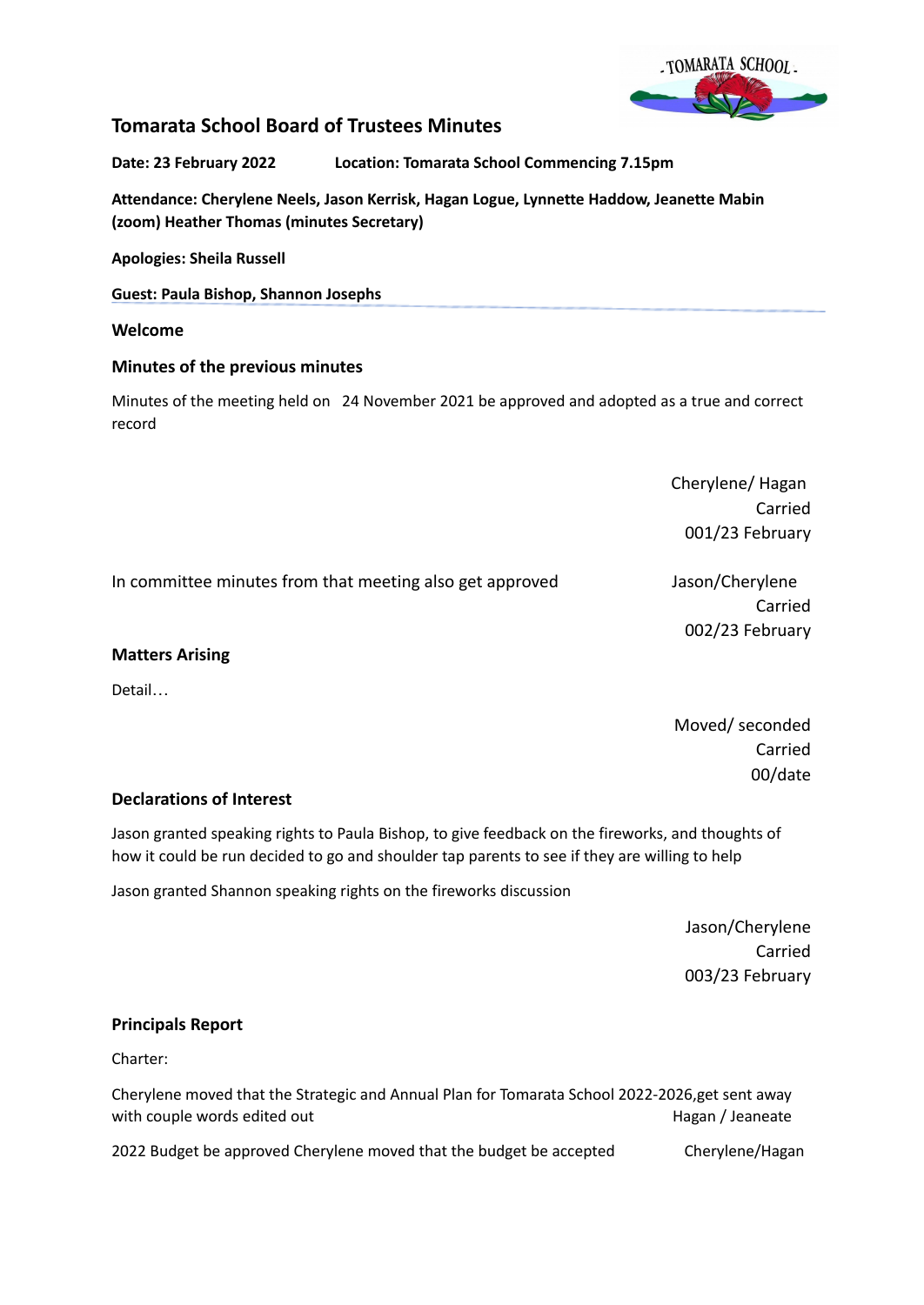#### **Unit Allocation**

| Cherylene moved that the allocation of units be accepted             | Cherylene/Jeanette   |
|----------------------------------------------------------------------|----------------------|
| <b>Financial Sub Committee</b>                                       |                      |
| Moved that Hagan and Lynnette for the sub committee                  | Jason/Jeanette       |
| <b>Policy Committee</b>                                              |                      |
| Jason moved that Hagan and Jeanette are the policy committee         | Jason / Lynnette     |
| Jason will stay on as Chair until Elections later in year            |                      |
| <b>Code of Conduct Policy</b>                                        |                      |
| Hagan will reword some of the wording in the policy                  |                      |
| Cherylene moved that the policy be accepted with the wording changes | Cherylene/Jason      |
| <b>Covid Procedure Policy</b>                                        |                      |
| Appointed Cherylene to be in charge of the Covid Procedure Policy    | Jason/Hagan          |
|                                                                      |                      |
| Cherylene moved her report be accepted                               | Cherylene/Lynette    |
|                                                                      | Carried              |
|                                                                      | 004/23 February 2022 |

### **Helping Hands**

Jeanette and Robyn are the only ones on Helping Hands at the moment and need more on the committee. Suggested that use the Room 7 children are the leaders with the Room 7 teacher and get parents to help when needed.Decided to keep helping hands going

Jason moved that Jeanette is the Helping Hands Convenor, Sason/Cherylene

**Finance Report**

### **Approval for payments**

Payment be made to Jason \$375 and Sheila \$150

Cherylene/ Hagan Carried 005/23 February

Jason moved Heather Thomas as Returning Officer for the Board Elections in September

Jason /Cherylene